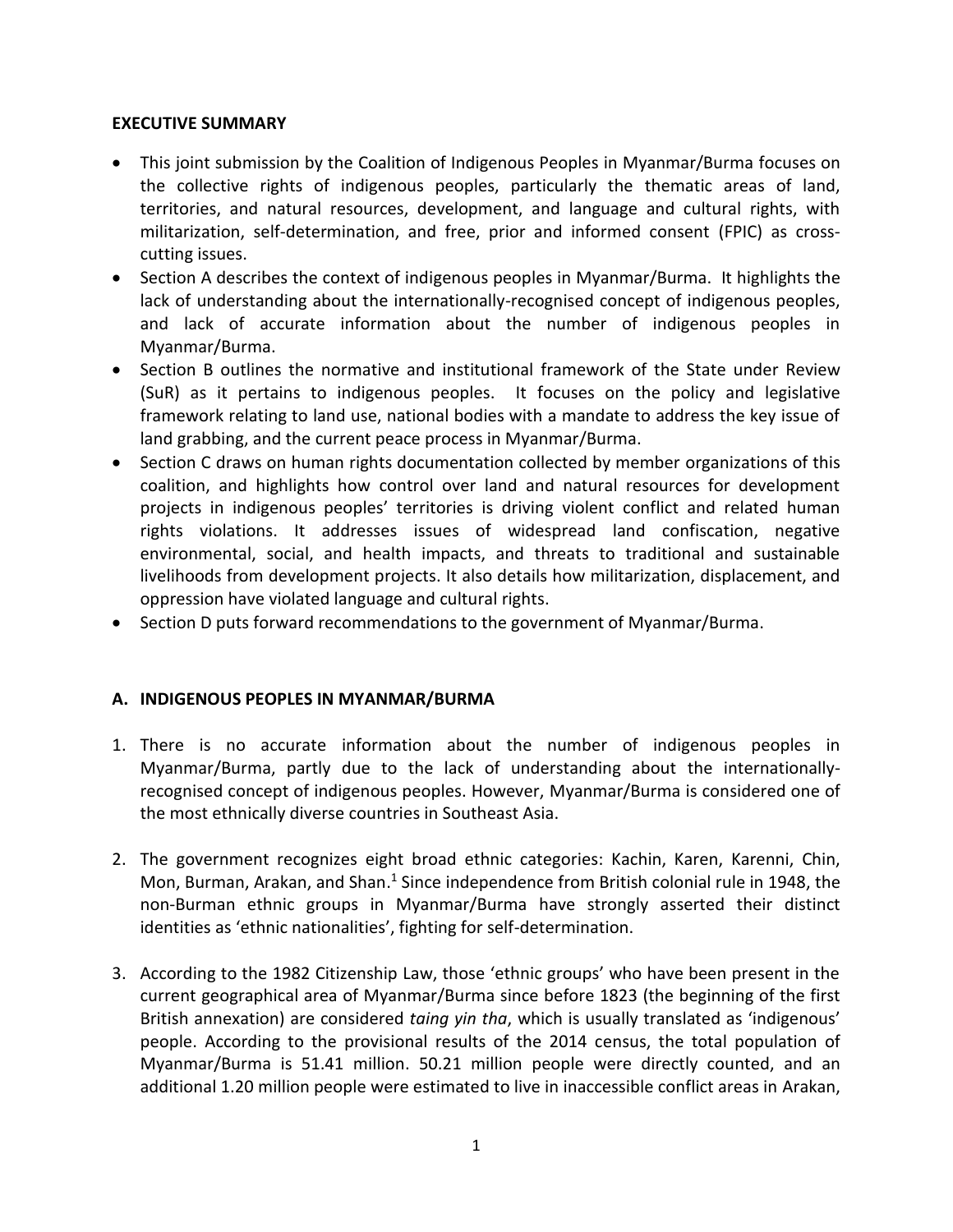Karen and Kachin States.<sup>2</sup> The broad ethnic categories of Kachin, Karen, Karenni, Chin, Mon, Arakan, and Shan do not reflect the rich diversity of Myanmar/Burma's indigenous peoples. For example, the Naga and Tavoy (Dawei) do not identify with any of those broad categories. For the 2014 census, the government used 135 sub-groups under the main ethnic categories, but this is highly controversial and was heavily criticized for being not just inaccurate, but divisive.<sup>3</sup> To date, no census figures on the ethnic composition of Myanmar/Burma have been released.

4. The government claims that all full citizens of Myanmar/Burma are 'indigenous' (*taing yin tha)*, and on that basis dismisses the applicability of the UN Declaration on the Rights of Indigenous Peoples (UNDRIP) to Myanmar/Burma. Indigenous rights activists use the Myanmar language term *htanay taing yin tha* for indigenous peoples, based on the international concept, using the criteria of non-dominance in the national context, historical continuity, ancestral territories, and self-identification. There is a need for a national-level dialogue to identify and recognize indigenous peoples in Myanmar/Burma, based on the international concept and the UNDRIP.<sup>4</sup>

# **B. NORMATIVE AND INSTITUTIONAL FRAMEWORK OF THE STATE**

- 5. In terms of the rights of indigenous peoples, the government of Myanmar/Burma voted in favour of the UNDRIP in 2007. Myanmar/Burma has acceded to the Convention on the Rights of the Child (CRC), and therefore has obligations to uphold the rights of indigenous children.<sup>5</sup> In addition, Myanmar/Burma ratified the UN Convention on Biological Diversity, and has obligations to respect and protect traditional indigenous knowledge for environmental conservation by law and practice.<sup>6</sup>
- 6. Myanmar/Burma's 2008 Constitution makes no mention of indigenous peoples, their collective rights, or customary land use practices in indigenous peoples' territories. When it comes to ownership of land and natural resources, the Constitution stipulates that, "the Union [of Myanmar] is the ultimate owner of all lands and natural resources". The lack of recognition of the people's rights to own land directly contradicts with the basic principle that the State's power is derived from its citizens.<sup>7</sup>
- 7. In 2012, the government passed the Farmland Law and the Vacant, Fallow, and Virgin Land Law, which established that any land not officially registered with the government can be allocated to domestic and foreign investors. These laws, together with the Foreign Investment Law and Special Economic Zone Law have effectively legalized and facilitated land grabs. Indigenous peoples are especially vulnerable, as they often do not have recognized government land titles, and they are not afforded protection for customary and communal land management, such as shifting cultivation.<sup>8</sup>
- 8. After criticism of these laws, the government established the Land Allocation and Utilization Scrutiny Committee (LAUSC) and released a draft National Land Use Policy (NLUP) for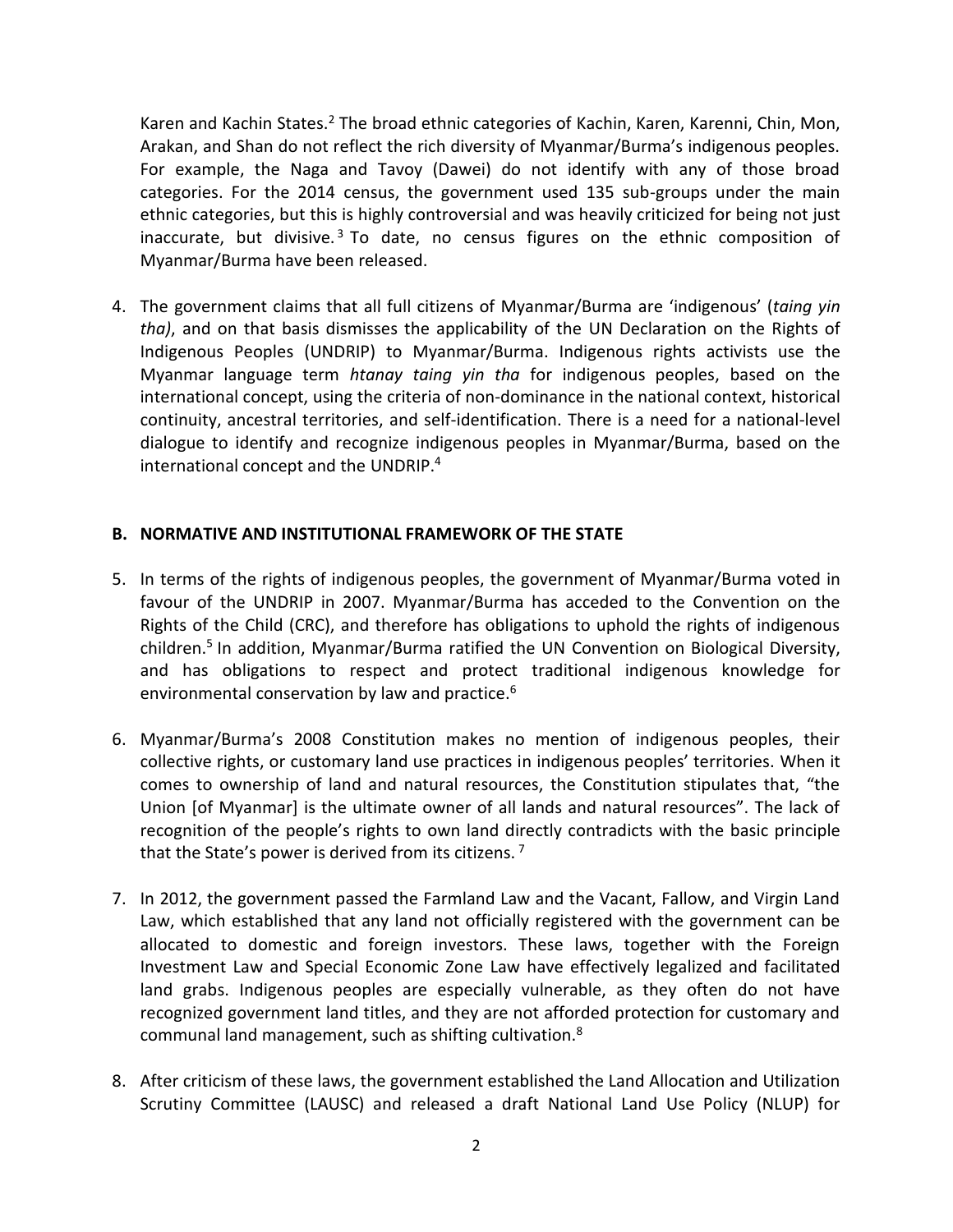consultation in October 2014. However, the consultation has been rushed, with limited participation, and this flawed process has resulted in the draft NLUP falling short of international norms and best practices.<sup>9</sup> It gives special privileges to business investors, which could spark more land grabs within the country.

- 9. The draft NLUP includes a chapter on "Land Use Rights of Ethnic Nationalities", with references to customary land tenure. However, the formulations are vague and require clarification to ensure that there is full recognition and registration of land use and tenure rights of indigenous peoples, especially shifting cultivation practices.<sup>10</sup> Indigenous rights activists also want to ensure that the draft NLUP's customary land tenure protections are not limited to agricultural land, but should include forests, pastures and other lands and resources on which indigenous and other communities depend for their livelihoods.
- 10. The Myanmar National Human Rights Commission (MNHRC) was first established in September 2011 by presidential decree, and an enabling law was later passed in parliament in March 2014. However, the MNHRC is not impartial or independent of the government and does not operate in line with the Paris Principles. The majority of complaints received by the MNHRC concern land, but the body has been ineffective at investigating and resolving such complaints.<sup>11</sup>
- 11. In 2012, the Farmlands Investigation Commission (FIC) was established as a parliamentary body to investigate land grabbing in Myanmar/Burma. Its first report, submitted in March 2013, found that the military had forcibly seized about 250,000 acres of farmland from villagers, according to complaints received. However, the FIC lacks direct powers to resolve cases. 12

### **Peace process in Myanmar/Burma<sup>13</sup>**

- 12. Since late 2011, the Myanmar/Burma government has signed preliminary bilateral ceasefire agreements with 14 major ethnic armed groups (EAGs) in the country.<sup>14</sup> However, in nonceasefire areas such as Kachin State, 127 clashes were reported by the media in 2013. By comparison, over the same period 62 clashes were reported in ceasefire areas, in many cases linked to control over territory and natural resources. <sup>15</sup> Collectively, EAGs representing Myanmar/Burma's indigenous peoples pressed the government for a Nationwide Ceasefire Agreement (NCA) and framework for political dialogue. Disagreements over the understanding and definition of 'federalism' as a framework for self-determination, to be included in the political dialogue, are an obstacle. There have only been limited public consultations about the process organised by some EAGs, and little in the way of public consultation organised by the government.
- 13. The various bilateral ceasefire agreements remain in effect, in principle although not in practice. Some of the bilateral agreements contain provisions for the protection of the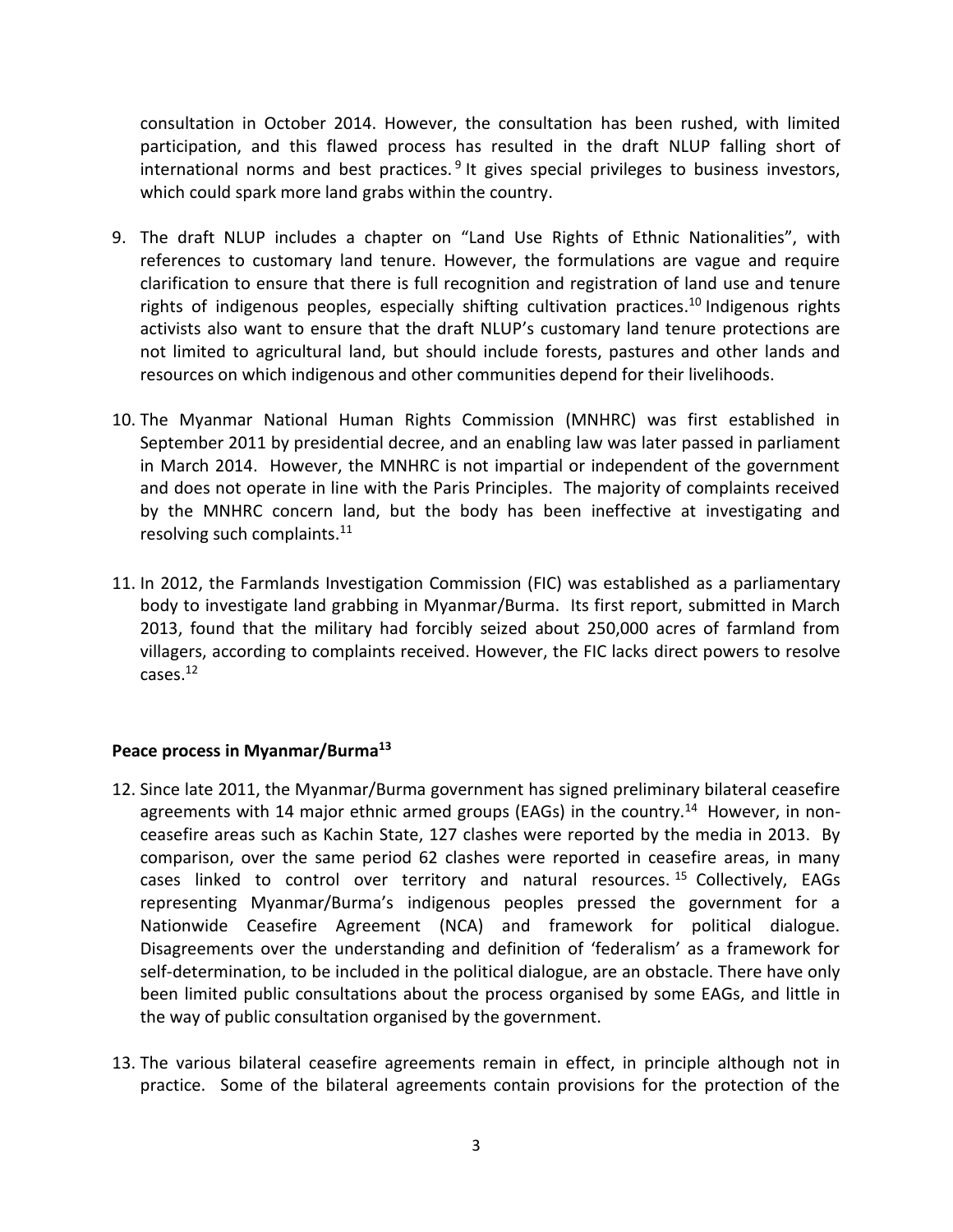collective rights of indigenous peoples, but these important provisions have not yet been implemented.

- 14. For example, the 2012 preliminary ceasefire agreement between the Karen National Union (KNU) and the government agreed to recognize land title certificates issued by the KNU. Unlike the government's land policies, the KNU land policy protects customary and communal land rights, requiring FPIC for land transfer.
- 15. Three agreements signed between the Chin National Front (CNF) and the government in 2012 include provisions that require environmental impact assessments for all development projects, and FPIC for extracting natural resources.<sup>16</sup> There is also a provision to determine the terms of reference for implementing a system in which locals define their own development priorities.<sup>17</sup> In relation to language and cultural rights, there is a provision for the teaching of Chin languages at primary education level.<sup>18</sup>

# **C. PROMOTION AND PROTECTION OF HUMAN RIGHTS ON THE GROUND**

16. The information presented in this section is not a comprehensive account of human rights violations (HRVs) in indigenous peoples' areas, but the cases are emblematic of patterns of HRVs in all indigenous peoples' areas across Myanmar/Burma.

### **LAND, TERRITORIES, AND NATURAL RESOURCES**

- 17. Indigenous peoples have the right to their special and important spiritual relationship with their lands, waters, and natural resources, and to pass these rights to future generations. They have the right to own and develop these lands and resources, in accordance with their traditions and customary laws. Indigenous peoples also have the right to be compensated when their lands, territories or natural resources have been confiscated, occupied, or damaged.<sup>19</sup>
- 18. In Myanmar/Burma, these collective rights are routinely violated. Indigenous peoples' land is being confiscated at an alarming rate, in connection with militarization, infrastructure and extractive industry projects, as well as business and large-scale plantation projects. The right to FPIC with regards to such projects is not respected, and impact assessments (IAs) are seldom conducted or made public. Indigenous peoples are rarely compensated for land that is confiscated or damaged, and when compensation is issued, it often falls below market value of the land. Indigenous peoples are subsequently losing the ability to manage their territories.
- 19. Under current legislation, IAs are not required, but environmental impact assessment (EIA) procedures are being drafted. When referring to IAs, this coalition recommends that these should include – but not be limited to – environmental (EIA), social (SIA), peace and conflict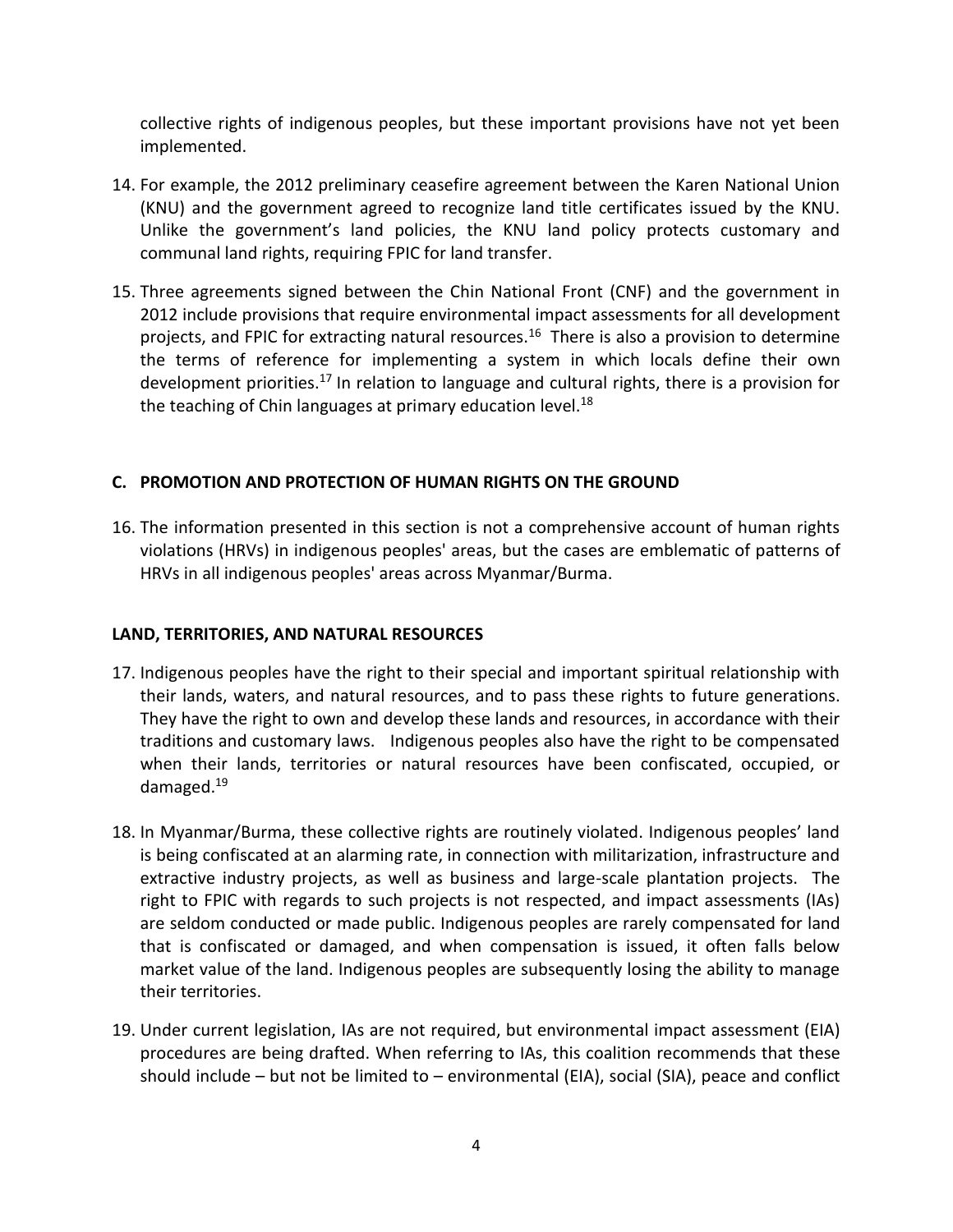(PCIA), and community health impact assessments (HCIA), as determined by local communities themselves.

## **Land Confiscation**

- 20. Militarization is closely connected with land confiscation. Although Myanmar/Burma's indigenous populations have reported growing numbers of land grabs in relation to recent harmful development projects, the majority of reported cases go back several decades, committed predominantly by the former military regime. These largely remain unresolved.
- 21. In Southeast Myanmar/Burma, indigenous peoples' lands have been confiscated for a variety of business and development projects, including dam construction, mining, logging, large-scale plantation projects and road construction.<sup>20</sup> Instead of seeking FPIC, in some cases, villagers have been misled into signing contracts relinquishing their land rights.<sup>21</sup> In a number of cases, community members have been forced to pay money to continue using the land, or hand over produce from the land to the confiscating authority, which is a form of forced labour.<sup>22</sup>
- 22. Land confiscation in Mon State significantly increased after the 1995 ceasefire with the New Mon State Party. Since then, 1,800 acres of land have been grabbed by the Myanmar/Burma Army, as recently as December 2014. Military land grabs are being driven by increased foreign investment and rising price of rubber.  $23$
- 23. The Myanmar/Burma Army has consistently confiscated land, demarcated it as '*Tatmadaw* (Myanmar/Burma Army) Land,' and then refused access to the original occupants.<sup>24</sup> Since the January 2012 ceasefire between the Karen National Union and the Union government, indigenous peoples have seen an increase in militarization.<sup>25</sup> Land confiscation has occurred both for the expansion of existing Myanmar/Burma Army bases, the building of new army facilities, and the development of military-owned agricultural production. In 2014 in Leik Tho Sub-Township, Taw Oo (Taungoo) township, Bago Region, the Myanmar/Burma Army also confiscated 200-300 acres of villagers' farmland. In these cases, they do not allow villagers to enter into the area even though they have not implemented any projects on the land as of yet.
- 24. Chin State is still heavily militarized with 54 Myanmar/Burma Army camps in the area, although the ceasefire is holding. The Myanmar/Burma Army based in Matupi township seized more than 960 of farmland belonging to Chin subsistence farmers in Phaneng village, for "military use" in April 2012.<sup>26</sup> In June 2013, efforts by Chin villagers in Mindat township to appeal for restitution of lands confiscated in 1996 by Light Infantry Battalion (LIB) 274 were ignored.<sup>27</sup>
- 25. In December 2009, in Naga Mount village tract, Taw Oo (Taungoo) township, Bago Region, the government granted a 2,400 acre land concession to Kaung Myanmar Aung (KMA) Forestry Enterprise – a company with close ties to the former military government. An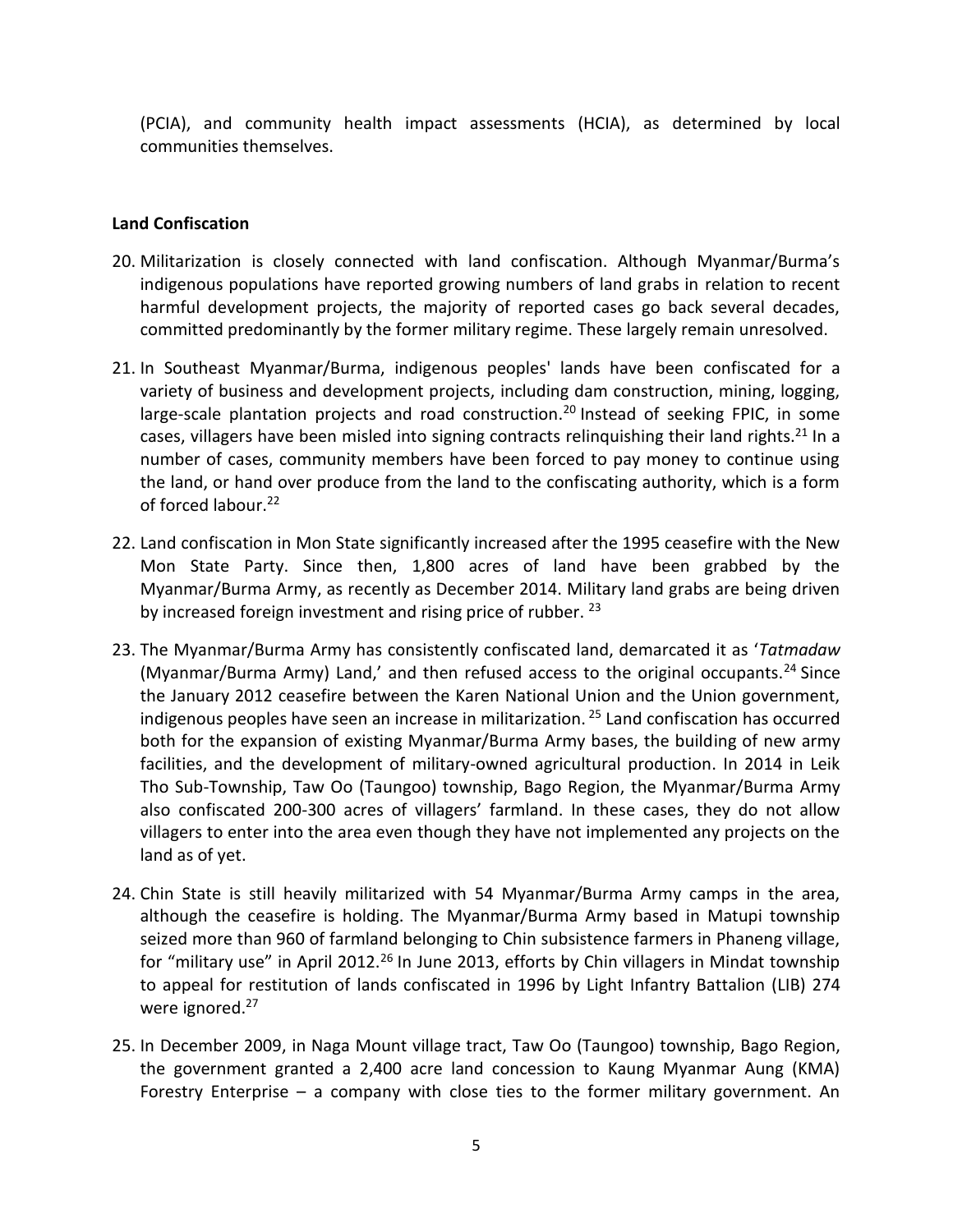estimated 50 small-scale farmers lost their land to the company. Even those with land titles had to give up their land, and though they were compensated, it was an unfair amount. Two villagers who refused to leave their land were sued by the company for trespassing, and others have reported intimidation and threats of violence by company personnel on night patrols near their farm houses. The company has plans to continue planting teak, and at least 100 more villagers are living in fear of losing their land.<sup>28</sup>

26. In February 2014, a court in Bago Region handed down prison sentences ranging from 6 months to 3 years with hard labour to 12 Asho-Chin subsistence farmers under Section 43 (a) of the 1992 Forest Law, after they protested against land grabbing. In 2008, the military government granted the National Resources Development Company, a business reportedly owned by a high-profile member of the ruling Union Solidarity and Development Party, 1,500 acres of farmland for a teak plantation. Approximately 100 acres was ancestral land belonging to the Asho-Chin subsistence farmers from Kyarinn village, whose families and lived and worked on the land for generations.<sup>29</sup> In 2006, an Asho-Chin community in Myay Latt village, Magwe Region was granted a 30-year community forest certificate to manage 70 acres of conserved natural forest and 30 acres of land for agro-forestry. In 2012, 30 acres of their community-managed area were confiscated for construction of the Shwe Gas Project's Myanmar/Burma-China oil and gas pipelines. The compensation offered by the company, based on calculations by the Forest Department, was far below market value. The community are currently bringing their complaint various national-level bodies to fight for proper compensation.<sup>30</sup>

### **Extractive Industry Projects**

- 27. Extractive industry projects in Myanmar/Burma are notoriously corrupt and commonly linked to human rights violations. Myanmar/Burma is currently a candidate country for the Extractive Industries Transparency Initiative (EITI), which would encourage reform across the mining, oil, and gas industries to meet global standards. However, indigenous peoples are critical that the Myanmar/Burma government is only using EITI as a way of attracting additional investment, and is not truly committed to transparency.
- 28. Since 2009, construction of the Chinese-Myanmar/Burma Shwe Gas project and Maday deep sea port and oil and gas pipeline have had negative impacts on the environment and indigenous peoples' fishing and farming livelihoods in Kyauk Phyu township, Arakan State. Local people have faced ongoing land confiscation with limited or no compensation for their losses. To date, it is unclear if IAs have been conducted, as no results have been made publicly available. In September 2013, 10 villagers from Maday island were convicted under Article 18 of the Peaceful Assembly and Procession Law, after protesting against the negative impacts of the Shwe gas project without official permission. A leading Arakanese activist sought permission to hold the protest on four separate occasions, but each request was denied. $31$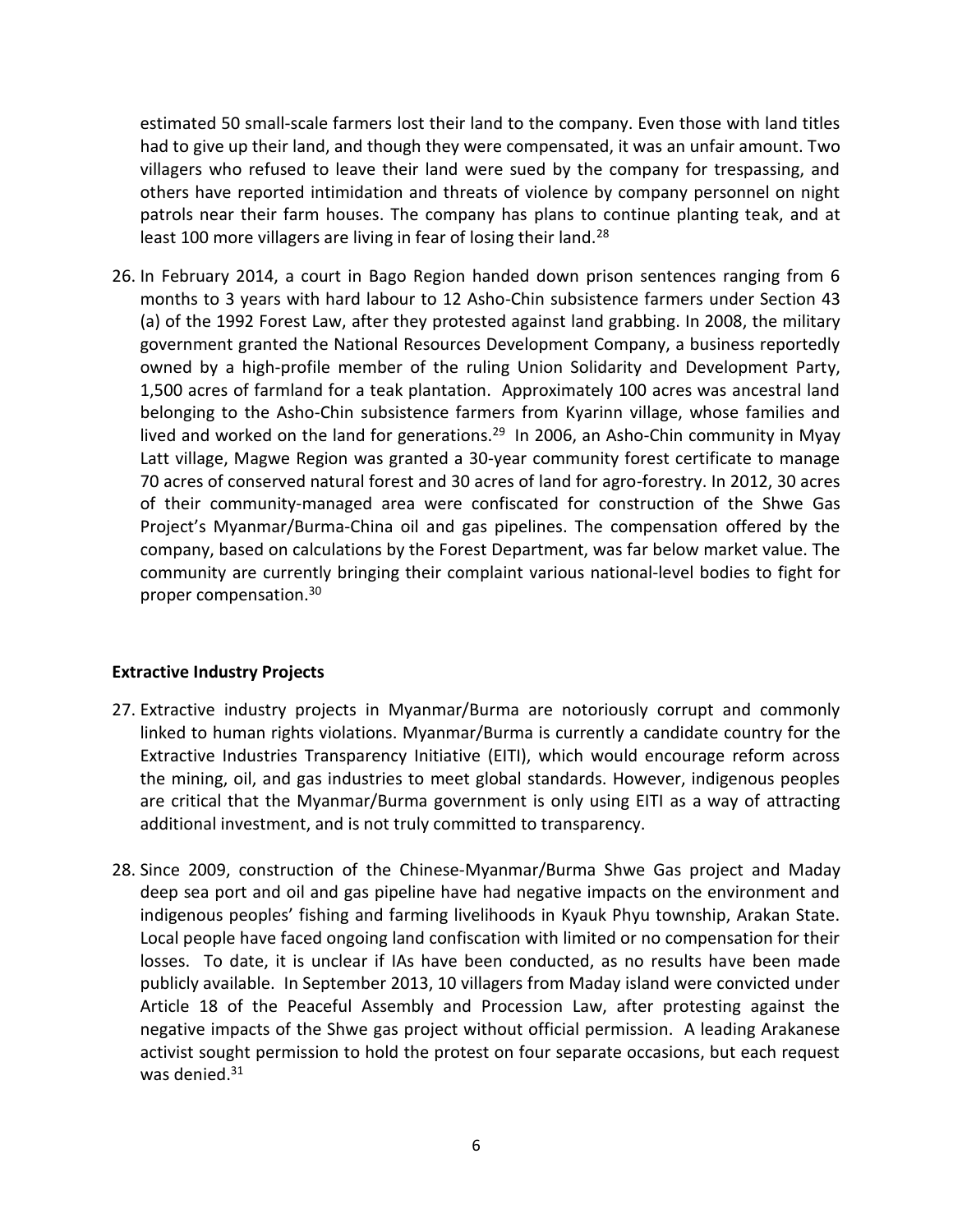- 29. In December 2014, around 5,000 people demonstrated against a marble stone mining project known as the Nay Pu Taung project in the Arakan Roma (Yoma) mountain range in Taunggup (Taung Koke) township, Arakan State. A license was granted to Vietnamese company MYSICO by the Mining Research and Myanmar Investment Commission, and the project started in 2012. FPIC has not been sought from local communities, and there has been no consultation process.<sup>32</sup>
- 30. In Kyiakmayaw Township, Mon State, over the last five years, five different companies<sup>33</sup> with close ties to the Myanmar/Burma Army and government have been planning cement projects which would involve blast mining of limestone at Ni Don and Pyar Taung mountains, to be used in cement production at factories to be constructed nearby. To date, the projects have already been characterized by corruption, misinformation, and land confiscation.<sup>34</sup>
- 31. All five companies offered compensation that is far below the true market value. For example, Zaykbar Company is known to have offered villagers 350,000 kyat per acre for land this is worth 2.5-4 million kyat. Many villagers still have not received any compensation. The companies often used coercion to take land from villagers who did not fully understand their rights. Much of the land in Kyiakmayaw is known as "freehold" land, which is ancestral land that has been passed on from generation to generation. Pacific Link purposefully targeted land for acquisition for which people did not have written legal titles. For now, activity by these companies seems to have stalled for unknown reasons, and some villagers have returned to reclaim and cultivate their land that was taken. However a new company has arrived on the scene, Thailand's Siam Cement Group, which plans to build a 3.7 billion USD cement factory in the area.<sup>35</sup>
- 32. The environmental impact of extractive industry projects, and the subsequent effect on local livelihoods, has been overwhelmingly negative. Due to river pollution from mining projects in Karen State, villagers are experiencing shortages of drinking and bathing water, death of livestock and a reduction in their ability to access local wildlife.<sup>36</sup> For example, In February 2014, D--- village, Waw Muh village tract, Dwe Lo Township, Mudraw (Hpapun in Myanmar language) District in Karen State, a Chinese company started a gold mining project at Mee Th 'Roo Poh River. This project resulted in the destruction of villagers' land as well an additional loss of livelihood means as villagers were denied access to an area where they have traditionally panned for gold. Gold mining in Dwe Lo Township, on-going since 2006, has polluted streams and as a result, caused illness amongst those who use it as a water source.<sup>37</sup> Villagers have also reported serious health issues as a result of coal and stone mining projects in Noh T'Kaw (Kyainseikgyi), Kaw T'Ree (Kawkareik) and Kruh Tu (Kyonedoe) townships, Dooplaya District, Karen State, including skin diseases after bathing in polluted waters and respiratory diseases from breathing in fumes near mining projects.<sup>38</sup>
- 33. The Gullu Mual (Mwe hill, Mwetaung, in Myanmar language) nickel mining project in Tedim township, northern Chin State is a joint venture between China and Myanmar/Burma. Since 2013, community-based campaigns and demonstrations have taken place around the world against the nickel mining project in the area. It is estimated that at least 30 villages in the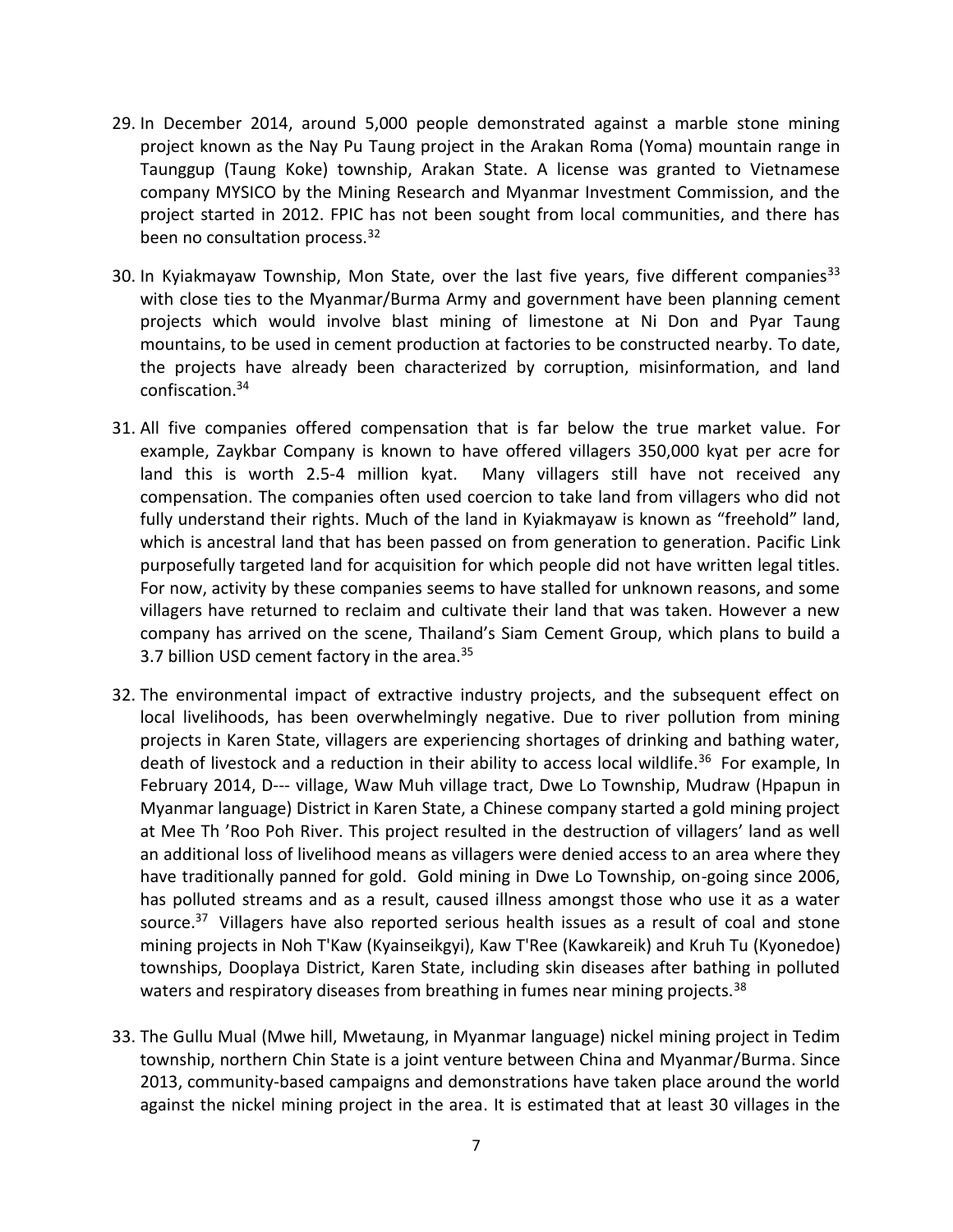surrounding areas of Gullu Mual would be affected by the project. Surveys conducted by Chin political parties in September 2013 found that local communities were expressing a new level of distrust in the Chinese companies involved in the project, citing a lack of transparency, accountability, and the absence of FPIC. In January 2014, the Chin State Minister of Forestry and Mines announced that companies permitted to extract natural resources in Chin State will be allowed to commence work only after signing a resourcesharing agreement with the State authorities. No further details have been made publicly available. The Gullu Mual nickel mining project is currently suspended, reportedly due to protests by the local communities.<sup>39</sup>

### **Logging Concessions and Deforestation**

- 34. Logging concessions and deforestation are frequently linked with militarization, dam projects, large-scale plantation projects and road construction. Deforestation from logging and large-scale plantations have made it difficult for local people to find thatch for housing and firewood, both essential to their sustainable ways of life.<sup>40</sup>
- 35. In September 2011 in G--- village, Ler Mu Lah sub-township in Mergui/Tavoy (Myeik) township in central Tenasserim Region (Tanintharyi), an oil palm company confiscated and deforested 700 acres of ancestral land next to the village in order to plant oil palm trees, without providing any compensation to the villagers.<sup>41</sup>
- 36. In Kanpetlet township, Chin State, teak logging concessions have been granted to Manawphyushin AK company, which has close ties to Kanpetlet Member of Parliament (MP) Thura Aung Ko, a former Brigadier-General in the Myanmar/Burma Army. In 2013, teak trees in the Yechawng and Lepung village tracts of Kanpetlet township were cut down and sold for profit by the company, without the FPIC of the local people or any benefit to their communities.<sup>42</sup> Paletwa township, Chin State, has a vast swath of forests with various kinds of hardwoods and other native flora and fauna. In 2013, soldiers from LIB 289 based in the area were illegally smuggling a hardwood known as ironwood (*xylia dolabriformis* or *pyinkado* in Myanmar language) out of Paletwa for sale in Arakan State. 43

#### **DEVELOPMENT<sup>44</sup>**

- 37. Indigenous peoples have the right to determine their own strategies for the development or use of their lands or territories and other resources, as well as the right to enjoy their own means of subsistence and sustainable environmental management.<sup>45</sup>
- 38. In Myanmar/Burma, control over land, and natural resources for development projects in indigenous peoples' territories is driving violent conflict and related human rights violations. The government and their foreign investor partners have imposed their notions of development on indigenous peoples, without FPIC, IAs, or any kind of meaningful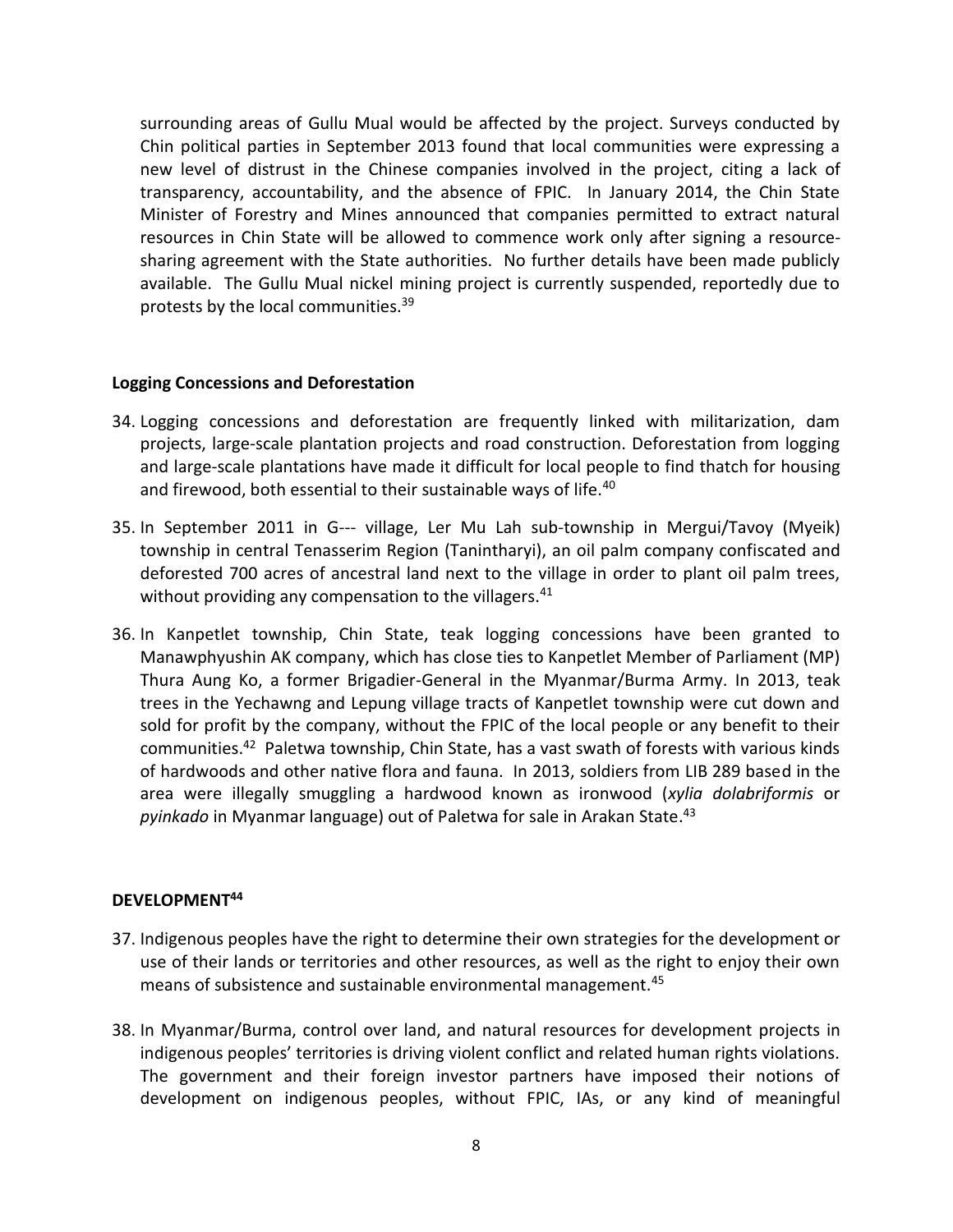consultation processes. Foreign investors are promoting harmful development projects in conflict areas without conducting any PCIA. These harmful projects have serious impacts, and pose a direct threat to traditional and sustainable livelihoods.

### **Electricity Generating Projects**

- 39. There are five large hydropower projects<sup>46</sup> planned for the Salween (Than Lwin) River in Myanmar/Burma, which runs through Shan, Karenni, Karen, and Mon States. These megadams are implemented by the government's Ministries of Electric Power and primarily financed by companies from Thailand and China. <sup>47</sup> Although these projects have been promoted as a way to improve rural electrification, in reality, the majority of electricity produced is already slated for export. Indigenous peoples living downstream are strongly opposed to the dam cascade, which lies on active fault lines, because it would pose a great risk of dam failure and catastrophic flooding. Damming the Salween would irreversibly damage the diverse riparian ecosystem and fishing and farming livelihoods. Project proponents have provided no reliable information to potentially affected communities, and IAs are either non-existent, kept secret, or deeply flawed.<sup>48</sup>
- 40. Dam building on the Salween has been closely linked with violent conflict and mass displacement of civilians. In October 2014, heavy fighting broke out in Karen State between the Democratic Karen Benevolent Army (DKBA) and the combined force of the Myanmar/Burma Army and Border Guard Force (BGF) in the vicinity of the Hatgyi dam site, forcing more than 2,000 civilians to flee their homes. Civilians suffered human rights violations, while the government blocked delivery of much-need humanitarian aid. The Myanmar/Burma Army and Border Guard Force (BGF) have increased military presence in the area, and the fighting appears to be part of a calculated military strategy to control territory in Karen State. By "clearing out" the DKBA, who oppose the dam, the Myanmar/Burma Army and BGF aim to secure the area for dam construction to begin. This recent bout of armed clashes, in clear violation of bilateral ceasefire agreements,<sup>49</sup> demonstrates that the struggle for control over the territory of the Hatgyi dam site undermines the fragile peace process in Karen State. 50
- 41. In 2012, the Myanmar/Burma Army completed construction of the Toh Boh (Thauk Yay Hkat in Myanmar language) dam on the Day Loh (Thauk Yay Hkat in Myanmar language) river in Tantabin Township. From 2009-2012, more than 100 households were forcibly relocated from the area to make way for the project. <sup>51</sup>
- 42. In 2009, China and Myanmar/Burma agreed on a joint investment project to construct a dam on Phunglong (Lemro or Laymyo in Myanmar language) River, in a remote area of Paletwa township, Chin State, populated by Dai-Chins.<sup>52</sup> Construction has been in progress without the FPIC of local people, and with no IAs publicly available. It is estimated that at least 60 villages with a total population of 20,000 will be negatively impacted by the project. In 2014, the project was suspended for unknown reasons. $53$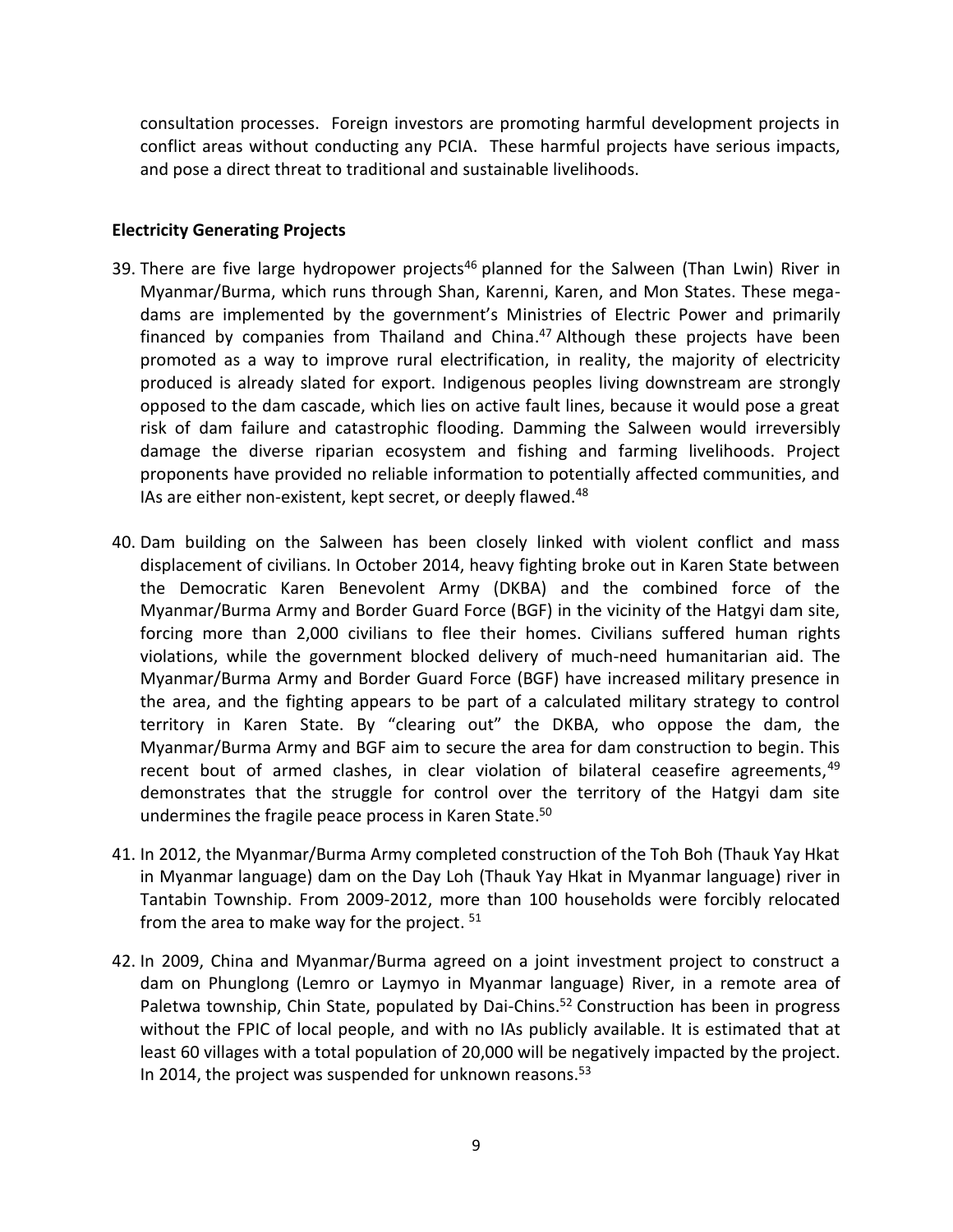43. Since 2011, the number of Myanmar/Burma Army troops in Ye township, Mon State, has increased from 3 to 11 battalions. In March 2013, Toyo-Thai corporation signed an agreement with Myanmar/Burma's Ministry of Electric Power to construct a 1,280 MW, \$2.7 billion, coal-fired power plant in Aunden (An Din) village in the same area. In December 2014, local villagers strongly opposed the project, voicing concerns about potential environmental impacts from pollution, and land confiscation near the project site. In response, the company arranged a counter-petition which they submitted to President Thein Sein's office in 2015, and the coal-fired power plant will go ahead.<sup>54</sup>

#### **Infrastructure Development Projects**

- 44. The Japanese International Cooperation Agency (JICA) has recently issued a blueprint that proposes industrial development in Southeast Myanmar/Burma, focused on expanding road networks, establishing industrial estates, urban infrastructure, and industrial agriculture. Such projects would be implemented by the government in cooperation with JICA, but there has been no meaningful consultation process with Karen, Mon and other indigenous people in the area. The plan is likely to exacerbate conflict and lead to land confiscation.<sup>55</sup>
- 45. The Kaladan Multi-Modal Transit Transport Project (Kaladan Project) is a US\$214 million infrastructure development project, classified as Indian development aid to Myanmar, being implemented in Arakan and Chin States. It involves the construction of a combined inland waterway and highway transportation system connecting Northeast India with a deep sea port at Site-tway, Arakan State.<sup>56</sup> Indian company ESSAR Projects Ltd. is responsible for the ports at Site-tway and Paletwa and waterway transportation system along the Kaladan river, involving riverbed dredging. From Paletwa in Chin State a 130 km highway will connect to the India-Myanmar/Burma border, but the route and company responsible for the highway have not been made known. The project is being implemented without the FPIC of indigenous peoples. More than four years after the project started in 2010, no IAs have been conducted for the project area in Myanmar/Burma.
- 46. Communities in Arakan and Chin State have already suffered negative environmental and social impacts from the Kaladan Project. As a result of constant dredging since 2011, the shoreline of Thae Hkhun fishing village on Mray Gun Island in Arakan State has been advancing quickly, making it necessary for 50 houses and a monastery to be dismantled and rebuilt further inshore. In September 2013, government officials ordered farmers in Laung Ka Du village, a small Khumi Chin community near Paletwa town on the Kaladan river, not to cultivate their land as it was going to be acquisitioned as a dumping-site for riverbed dredging. The community is currently trying to negotiate with the authorities to ensure that dredged material be dumped on an alternative dumping site they have proposed.<sup>57</sup>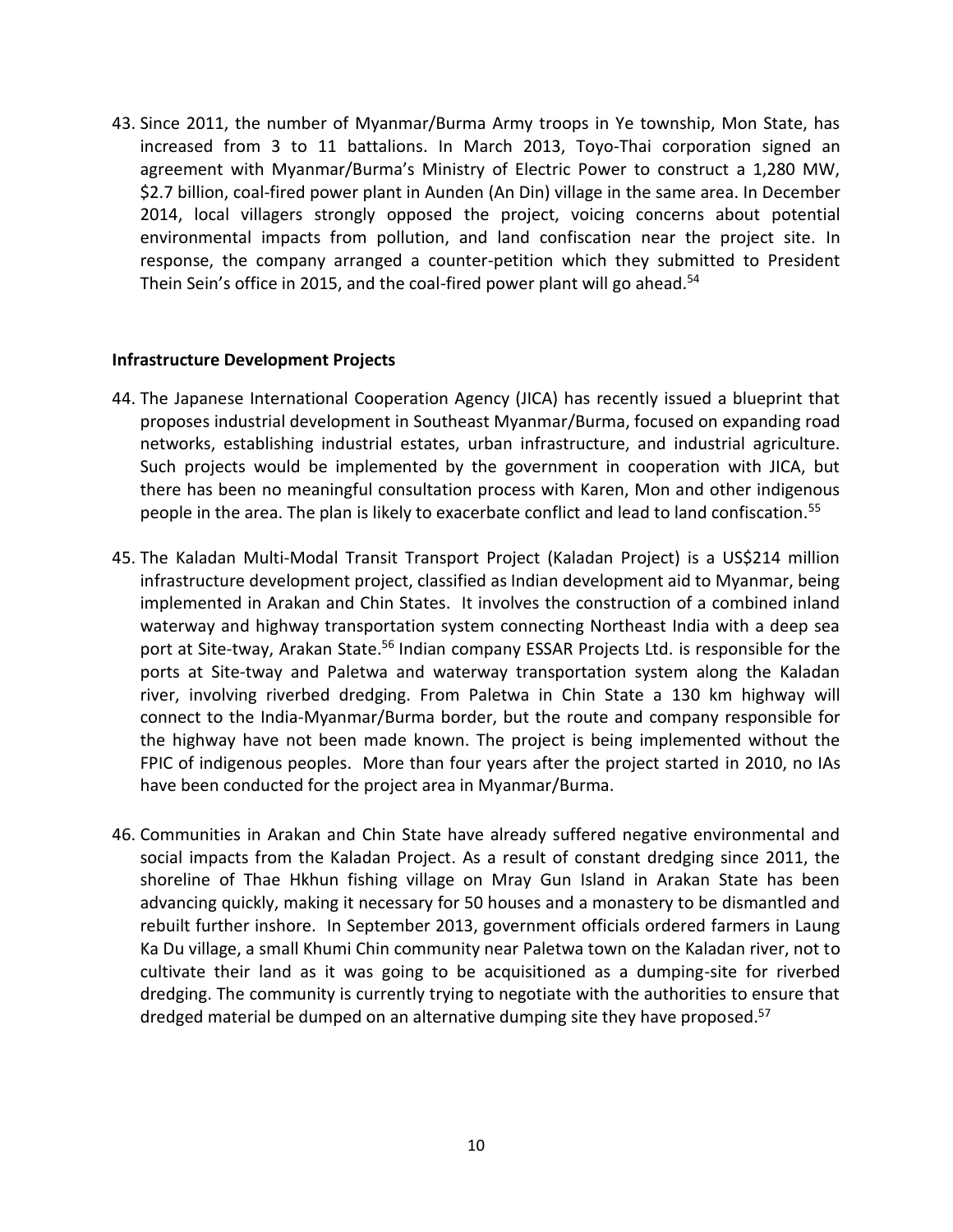### **Road Construction**

- 47. Since June 2013, 280 acres of land has been destroyed to make way for a road construction project linking Mon State's Thanbyuzayat Township to Thailand via the border town of Three Pagodas Pass, and no compensation has been offered.<sup>58</sup>
- 48. Road infrastructure in Chin State is poor, with more than 800 villages inaccessible by car, according to official statistics.<sup>59</sup> Although Chin indigenous people want roads to be built, in practice farmers have had their ancestral land either damaged or confiscated without compensation to make way for new roads, undermining their livelihoods. $60$  In 2014, Mount Khonumtung (Natmataung in Myanmar language), a national park and natural habitat for several endemic bird species and home to over 800 plant species, missed out on UNESCO World Heritage Status due to development in the area, including a Chin State governmentbuilt road which resulted in deforestation.<sup>61</sup>
- 49. Between March and May 2014, construction of roads by the government destroyed villagers' farms, plantations and houses in Kaw T'Ree (Kawkareik in Myanmar language) and Noh T'Kaw (Kyainseikgyi in Myanmar language) townships, Karen State, without any compensation being provided.<sup>62</sup>

# **LANGUAGE AND CULTURAL RIGHTS<sup>63</sup>**

- 50. Indigenous peoples have the right to practice and revive their culture and traditions, including the right to use and pass on to future generations their histories and languages, oral traditions, writing systems and literature and to use their own names for communities, places and people.<sup>64</sup>
- 51. In Myanmar/Burma, militarization and displacement prevent indigenous peoples from practicing and promoting their language and cultural rights. Under successive military regimes, indigenous peoples were subjected to an unwritten forced assimilation policy known as *Burmanization*. Starting in 1962, the teaching of indigenous peoples' languages was progressively banned in different areas, and has put the rich diversity of indigenous peoples' languages in Myanmar/Burma at risk. Local communities' names for places, mountains, and rivers were replaced with Myanmar/Burma language names. Celebrations of important cultural or historical significance for indigenous peoples were banned under military rule, and more recently, the government has neglected or destroyed important cultural heritage sites of indigenous peoples.
- 52. In 2013, the government made an official announcement that indigenous language study would be allowed in schools again, but only as an extracurricular subject with inadequate financial support from the government, which has been ineffective at preserving and promoting indigenous languages.<sup>65</sup> In Chin State, in spite of a provision in the CNFgovernment ceasefire agreements for the teaching of Chin language instruction in primary schools, this has not yet been implemented.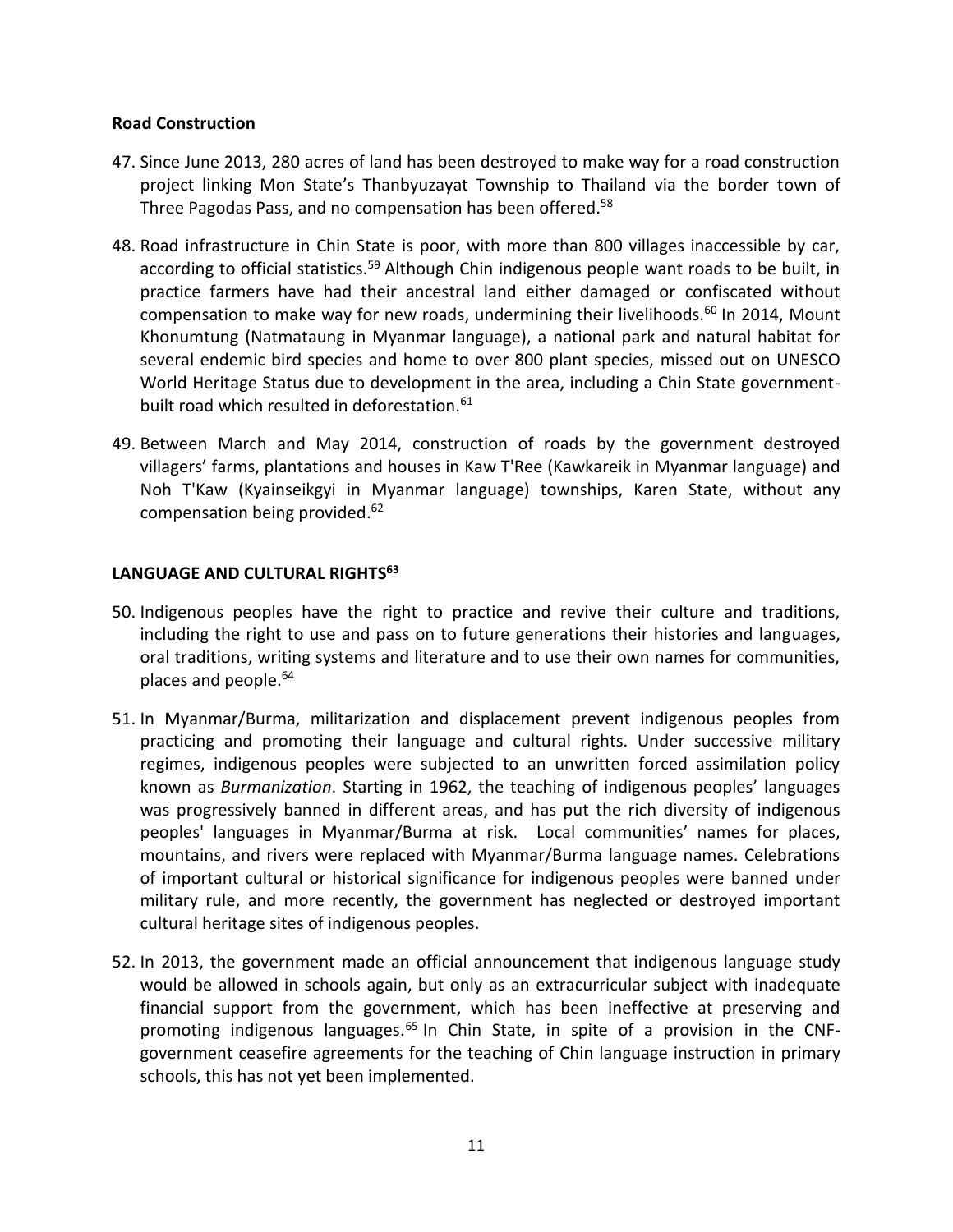- 53. In Chin State, Chin communities have been allowed to celebrate Chin National Day on 20th February since 2013. However, the day has not yet been designated a public holiday, even though there is a provision to do so in the CNF-government ceasefire agreements.<sup>66</sup>
- 54. Arakan State is rich in ancient cultural heritage including pagodas, monuments, stupas, and temples, particularly the city of Mrauk-Oo, which was the last capital of the Arakan Kingdom. Local communities face the ongoing destruction of their cultural heritage, which has been destroyed due to the government's lack of preservation efforts, and also due to infrastructure development. In 2010, railroad construction damaged or destroyed sites in Mrauk-Oo. In November 2014, in spite of community protests, the authorities dug out large volumes of soil and remnants of ancient artifacts from the site of the Royal Palace in Mrauk Oo, and used it for road construction in the town.<sup>67</sup>
- 55. In Mon State, blast mining of limestone at Ni Don and Pyar Taung mountains would entail demolishing these entire limestone mountains, which are part of the cultural heritage for the Mon people. The limestone caves in the mountains contain sacred Buddhist relics and cave paintings that pre-date local recorded history.<sup>68</sup>
- 56. Traditionally, each Karen village has a *Kaw*, which is the ancestral and spiritual territory of that community. Karen people who follow traditional animist practices are reluctant to leave their *Kaw* because they can only make offerings to their gods when physically present in the *Kaw*. It is also important that when they die, their remains are buried in a sacred area within the *Kaw*. In many cases, encroachment by the Myanmar/Burma Army, who build military camps, plant land mines, and burn villages, have forced Karen people to flee from their *Kaw*. Displacement from the *Kaw* has eroded traditional Karen cultural practices, including customary land management based around the *Kaw* structure.<sup>69</sup>

# **D. RECOMMENDATIONS TO THE GOVERNMENT OF MYANMAR**

- R1. To invite the UN Special Rapporteur on the Rights of Indigenous Peoples to provide expertise, and to assist in facilitating a national-level dialogue with the aim of identifying and recognizing indigenous peoples in Myanmar, based on the international concept of indigenous peoples and the UNDRIP.
- R2. Amend the 2008 Constitution to recognize and protect indigenous peoples, the right to selfdetermination and customary land use practices, and to protect and promote indigenous peoples' languages and cultures.
- R3. Provide the MNHRC with training on the UNDRIP, and amend the MNHRC enabling law to bring the body into line with the Paris Principles; ensure it has a strong mandate to fully investigate and provide adequate and fair restitution for land confiscation and other human rights cases; and to ensure there is increased representation of indigenous peoples.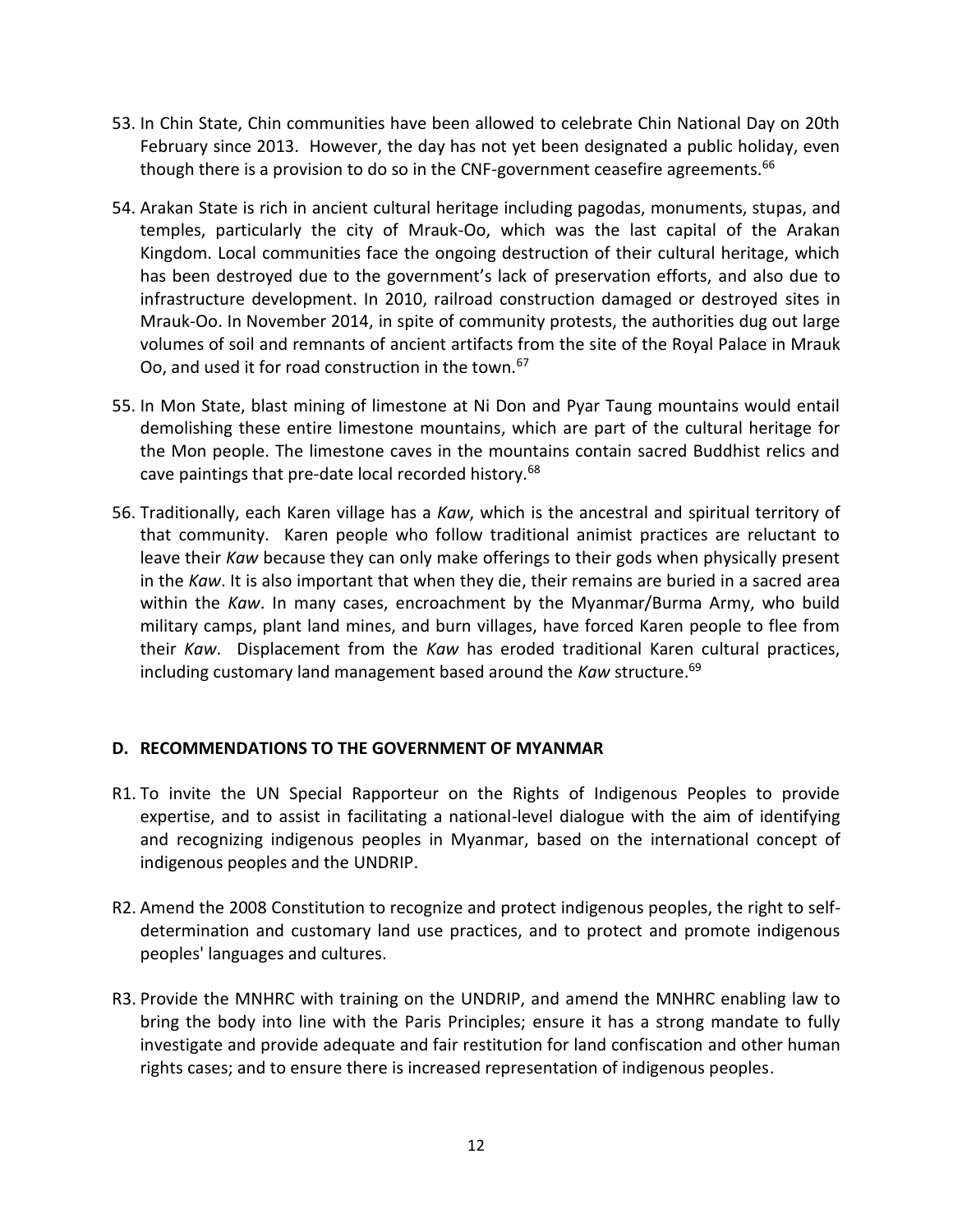- R4. To amend the draft NLUP and domestic legislation to ensure that it incorporates the collective rights of indigenous peoples to their land, territories, and natural resources, including customary land use practices with regard to forests, rivers, and other land, as well as agricultural land.
- R5. Ensure that FPIC is sought from indigenous peoples in Myanmar/Burma before proceeding with any harmful projects in their lands and territories, by using a transparent, participatory, and meaningful consultation process, ensuring in law, policy, and practice that appropriate IAs - especially peace and conflict impact assessments - as determined by local communities themselves, are conducted by independent and impartial experts, and published in local languages.
- R6. To provide for the teaching of indigenous peoples' languages in the national curriculum in law, policy, and practice, and to allocate sufficient national budget for effective implementation.
- R7. Consult indigenous peoples' experts and local communities about the preservation of cultural heritage in indigenous peoples' areas, and allocate sufficient national budget to preserve such cultural heritage with a view to seeking UNESCO world heritage status for key sites.
- R8. Stop military offensives against indigenous peoples, halt military expansion in indigenous peoples' areas, and begin a time-bound process of demilitarization as part of a sustained effort to end human rights violations against indigenous peoples' in Myanmar/Burma.
- R9. Make the draft Nationwide Ceasefire Agreement and framework for political dialogue publicly available, and organise meaningful consultations in indigenous peoples areas, to allow them to take a proactive role and to ensure that their rights are fully recognised in the final agreement and framework, including the right to self-determination.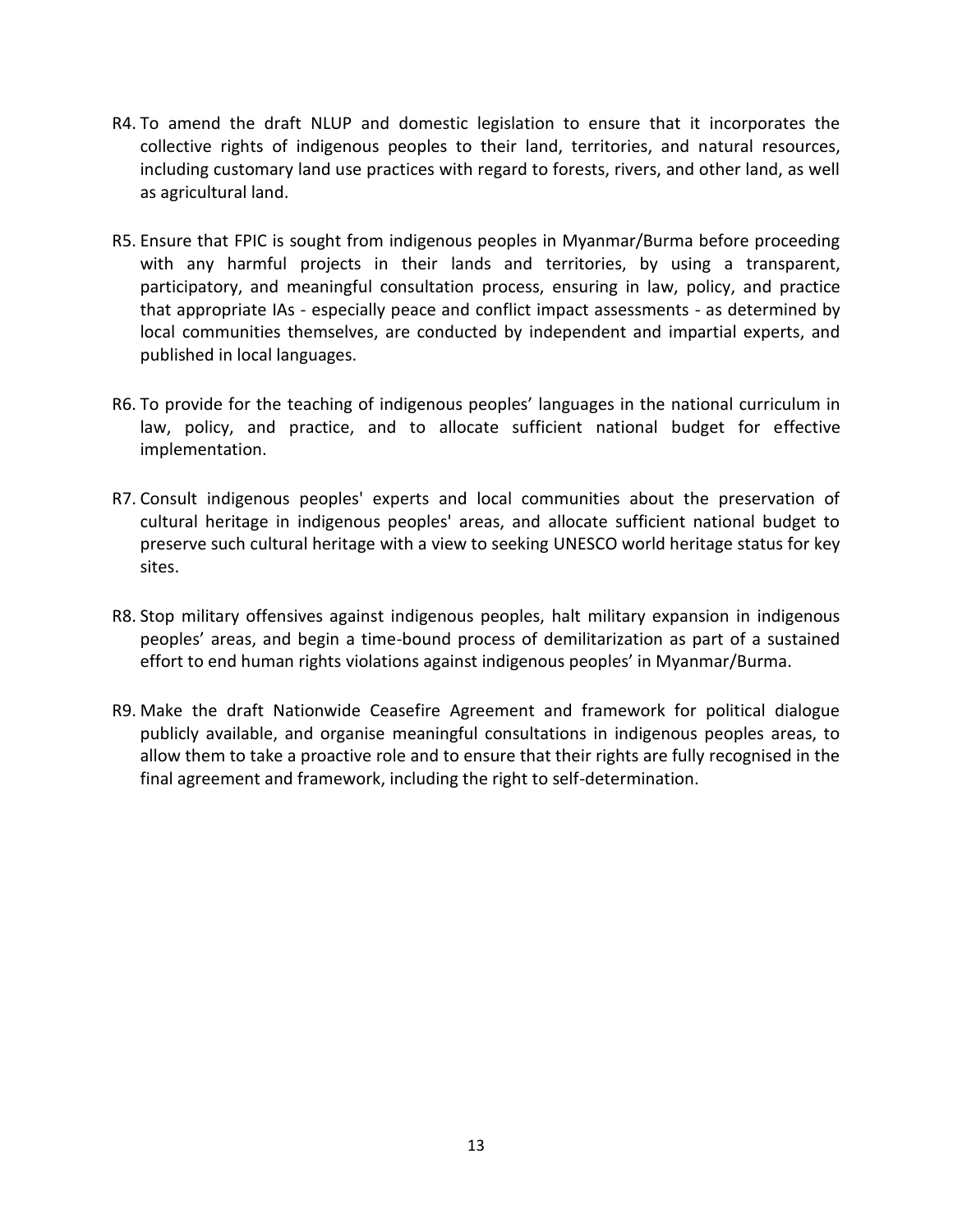#### **END NOTES**

l

1 In March 2015, the *Pyithu Hluttaw* (Parliament) passed the Ethnic Nationalities Rights Protection bill, which refers to the eight major ethnic groups. There was no public consultation on the bill, and although it purports to protect the rights of Myanmar/Burma's ethnic nationalities, further analysis of this law is needed from the indigenous peoples' rights perspective.

<sup>2</sup> The Population and Housing Census of Myanmar, 2014, Summary of the Provisional Results, published by the Department of Population, Ministry of Immigration and Population, August 2014.

<sup>3</sup> See <u>http://www.irrawaddy.org/burma/chin-group-says-burma-census-ethnicity-question-caused-confusion.html</u> <sup>4</sup> The UN-recognised concept of indigenous peoples is derived from: José Martínez Cobo, Study of the Problem of

Discrimination Against Indigenous Populations, E/CN.4/Sub.2/1986/7/Add.4, para 379.

<sup>5</sup> Articles 17, 29, & 30 refer to children of indigenous origin.

<sup>6</sup> Article 8j of the Convention.

 $7$  Article 37(a) of the 2008 Constitution. See also point 4, chapter 1, basic principles of the Union.

<sup>8</sup>*The Challenge of Democratic and Inclusive Land Policymaking in Myanmar: A Response to the Draft National Land Use Policy*, Transnational Institute (TNI), February 2015.

<sup>9</sup> As outlined in the United Nations Voluntary Guidelines on the Responsible Governance of Tenure of Land, Fisheries and Forests in the Context of National Food Security.

<sup>10</sup> Part VII para 68, paras 23 and 71 of the draft NLUP.

<sup>11</sup> See *[Land Disputes Leading Cause of Human Rights Complaints](http://www.irrawaddy.org/burma/land-disputes-leading-cause-human-rights-complaints.html)*, Irrawaddy News, 12 November 2014.and *[Myanmar Revamps Human Rights Panel Amid Criticism from Rights Groups](http://www.rfa.org/english/news/myanmar/commission-09252014174739.html)*, Radio Free Asia, 25 September 2014. <sup>12</sup> In September 2014, the FIC reported that only 583 complaints out of 2,689 sent to the Ministry of Defense had been addressed, while only 299 complaints out of 6,559 submitted to State and Regional governments were settled. See *[MPs Urge Prompt Return of Confiscated Land](http://www.irrawaddy.org/burma/mps-urge-prompt-return-confiscated-land.html)*, Irrawaddy News, 26 September 2014, and *[Military](http://www.irrawaddy.org/human-rights/military-involved-in-massive-land-grabs-parliamentary-report.html)  [Involved in Massive Land Grabs: Parliamentary Report](http://www.irrawaddy.org/human-rights/military-involved-in-massive-land-grabs-parliamentary-report.html)*, Irrawaddy News, 5 March 2013.

<sup>13</sup> Relevant recommendation: 104.53. Solve long-standing conflicts between the Government and ethnic groups in a peaceful manner (Czech Republic). The SuR has failed to implement this recommendation.

<sup>14</sup> The first new preliminary bilateral agreement was signed between the government and the United Wa State Party in September 2011. The following groups have signed preliminary bilateral ceasefire agreements: All Burma Students Democratic Front (ABSDF), Arakan Liberation Party (ALP), Chin National Front (CNF), Democratic Karen Benevolent Army (DKBA), Karenni National Progressive Party (KNPP), Karen National Union (KNU), KNU/KNLA Peace Council (KPC), National Democratic Alliance Army - Eastern Shan State (NDAA), New Mon State Party (NMSP), National Socialist Council of Nagaland-Khaplang (NSCN-K), Pa-Oh National Liberation Organization (PNLO), Shan State Progress Party/Shan State Army aka Shan State Army-North (SSPP), Restoration Council of Shan State/Shan State Army (RCSS), United Wa State Party (UWSA). The following groups have NOT signed preliminary bilateral ceasefire agreements: Myanmar National Democratic Alliance Army (MNDAA), aka Kokang Army, Arakan Army (Kachin Region), Arakan Army (Karen Region), Kachin Independence Organization (KIO), Kuki National Organization (Burma), Ta-ang National Liberation Army. See

<http://www.mmpeacemonitor.org/stakeholders/stakeholders-overview>

<sup>15</sup> See Burma News International, Deciphering Myanmar's Peace Process: a Reference Guide 2014. Chiang Mai: Burma News International.

<sup>16</sup> Point 6 of the December 2012 agreement: "Environmental impact assessments shall be conducted in regards to all development projects in Chin State. To facilitate such a process, it is agreed that an independent committee shall be formed made up of independent experts. It is agreed that in extracting natural resources from above and underground within Chin State, the principles of Free, Prior, and Informed Consent shall be observed in accordance with the desire of the Chin people." See *Rhododendron News,* CHRO, Nov-Dec 2012.

<sup>17</sup> Point 13a of the December 2012 agreement: "The Chin State government and Chin National Front shall have the power, through consultation, to determine the terms of reference for the implementation of a system in which locals determine their own development priorities." See *Rhododendron News,* CHRO, Nov-Dec 2012.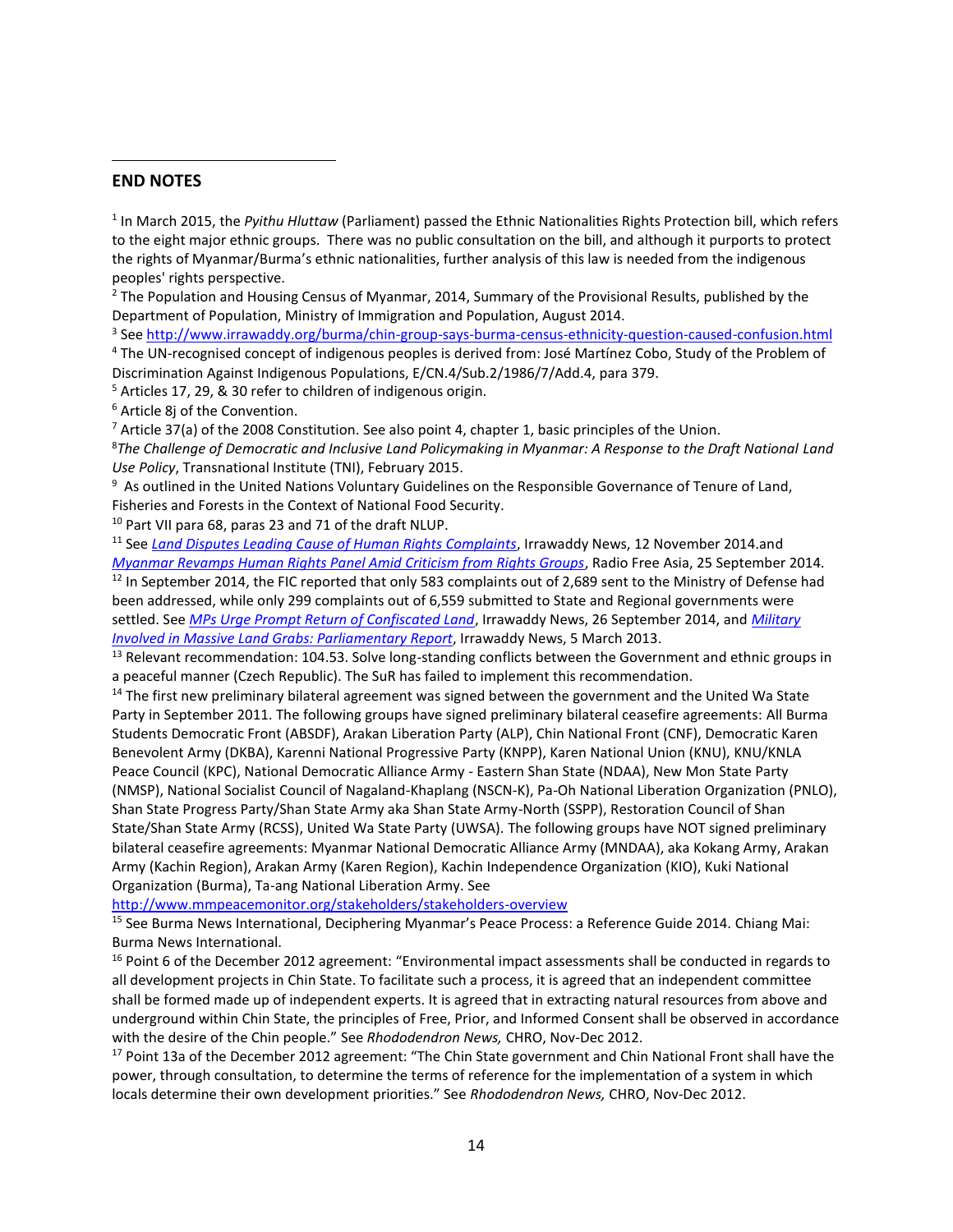<sup>18</sup> Point 21 of the December 2012 agreement: "It is agreed that the Union government will take forward matters regarding the implementation of the teaching and learning of Chin language at the primary education level in schools in Chin State." See *Rhododendron News,* CHRO, Nov-Dec 2012.

 $19$  See articles 10, 25 – 29, 32 of the UNDRIP.

 $\overline{\phantom{a}}$ 

<sup>20</sup> Se[e http://www.khrg.org/2014/05/12-52-ps1/photo-set-more-100-households-displaced-tohboh-dam](http://www.khrg.org/2014/05/12-52-ps1/photo-set-more-100-households-displaced-tohboh-dam-construction-site-toungoo)[construction-site-toungoo;](http://www.khrg.org/2014/05/12-52-ps1/photo-set-more-100-households-displaced-tohboh-dam-construction-site-toungoo) [http://www.khrg.org/2014/06/14-2-nb1/villagers-report-negative-impacts-stone](http://www.khrg.org/2014/06/14-2-nb1/villagers-report-negative-impacts-stone-mining-their-livelihoods-kyaik-ma-yaw)[mining-their-livelihoods-kyaik-ma-yaw;](http://www.khrg.org/2014/06/14-2-nb1/villagers-report-negative-impacts-stone-mining-their-livelihoods-kyaik-ma-yaw) [http://www.khrg.org/2013/08/13-52-s1/mergui-tavoy-situation-update-te](http://www.khrg.org/2013/08/13-52-s1/mergui-tavoy-situation-update-te-naw-thri-township-august-2012-march-2013)[naw-thri-township-august-2012-march-2013;](http://www.khrg.org/2013/08/13-52-s1/mergui-tavoy-situation-update-te-naw-thri-township-august-2012-march-2013) [http://www.khrg.org/2012/07/12-73-t2-i1/merguitavoy-interview](http://www.khrg.org/2012/07/12-73-t2-i1/merguitavoy-interview-saw-k-april-2012)[saw-k-april-2012;](http://www.khrg.org/2012/07/12-73-t2-i1/merguitavoy-interview-saw-k-april-2012) an[d http://www.khrg.org/2014/08/14-35-s1/dooplaya-situation-update-kawkareik-kyonedoe](http://www.khrg.org/2014/08/14-35-s1/dooplaya-situation-update-kawkareik-kyonedoe-and-kyainseikgyi-townships-march-may)[and-kyainseikgyi-townships-march-may.](http://www.khrg.org/2014/08/14-35-s1/dooplaya-situation-update-kawkareik-kyonedoe-and-kyainseikgyi-townships-march-may)

<sup>21</sup> Se[e http://www.khrg.org/2014/07/14-3-nb1/coercive-land-appropriation-and-knla-landmine-incident](http://www.khrg.org/2014/07/14-3-nb1/coercive-land-appropriation-and-knla-landmine-incident-surrounds-construction-bgf)[surrounds-construction-bgf](http://www.khrg.org/2014/07/14-3-nb1/coercive-land-appropriation-and-knla-landmine-incident-surrounds-construction-bgf)

<sup>22</sup> Se[e http://www.khrg.org/sites/default/files/khrg\\_13b17\\_-pdf.pdf.](http://www.khrg.org/sites/default/files/khrg_13b17_-pdf.pdf) See section 4K3 of the joint government - ILO strategy for the elimination of forced labour, July 2012, which states, "Policy confirmation and distribution of publicized instructions recognizing that the acquisition of land by and for any party with the subsequent imposition of rent, in cash or kind, on the traditional occupier under threat of losing traditional land usage rights constitutes forced labour."

<sup>23</sup> *Yearning to be Heard: Mon Farmers' Continued Struggle for Acknowledgement and Protection of their Rights*, February 2015, and Laid Waste: Human Rights Along the Kanbauk to Myaing Kalay gas pipeline, HURFOM, May 2009.

<sup>24</sup> For example, in Hti Lon Township, Hpa-an District in Karen State, the Myanmar/Burma Army has confiscated the land of *Kaw Lah Thu* individuals and displaced them by installing a sign which states, "This land belongs to the Tatmadaw. Do not trespass." See more at: [http://www.khrg.org/2014/09/14-28-s7/hpa-an-situation-update-hti](http://www.khrg.org/2014/09/14-28-s7/hpa-an-situation-update-hti-lon-township-march-2014#sthash.r91ym5es.dpuf)[lon-township-march-2014#sthash.r91ym5es.dpuf](http://www.khrg.org/2014/09/14-28-s7/hpa-an-situation-update-hti-lon-township-march-2014#sthash.r91ym5es.dpuf)

<sup>25</sup> Se[e http://khrg.org/2015/02/14-9-nb1/ongoing-militarisation-southeastern-burmamyanmar-january-2012](http://khrg.org/2015/02/14-9-nb1/ongoing-militarisation-southeastern-burmamyanmar-january-2012-ceasefire-agreement) [ceasefire-agreement](http://khrg.org/2015/02/14-9-nb1/ongoing-militarisation-southeastern-burmamyanmar-january-2012-ceasefire-agreement)

<sup>26</sup> See *Rhododendron News,* CHRO, Mar-Apr 2012.

<sup>27</sup> See *Rhododendron News,* CHRO, May-Jun 2013.

<sup>28</sup> One villager reported, "[The company] said they will only give 50,000 Kyat per acre [50 USD] and we can choose whether we take it or not. They said that whether we take the money or not, we will have to leave our land anyway. So people were afraid and accepted that money." Unpublished KESAN research, on file with KESAN.

<sup>29</sup> See *Rhododendron News,* CHRO, Jan-Feb 2014.

<sup>30</sup> Previously unpublished case information, on file with POINT.

<sup>31</sup> Daewoo, Chinese state-owned company's CNPC, in collaboration with Myanmar state-owned company MOGE. See *[Statement by Local Residents at Ramree Island regarding Shwe Gas Project, Deep Sea Port, and Oil and Gas](http://www.burmalibrary.org/docs15/Ramree_Oil_and_Gas_Statement-en.pdf)  [Pipeline](http://www.burmalibrary.org/docs15/Ramree_Oil_and_Gas_Statement-en.pdf)* and *[Burma: Release Ten Arakanese Activists, Amend Peaceful Assembly and Peaceful Processions Law](http://www.shwe.org/burma-release-ten-arakanese-activists-amend-peaceful-assembly-and-peaceful-processions-law/)*

<sup>32</sup> Information on file with Arakan Rivers Network.

33 Hexa International Company LLC, Zaykbar Co Ltd., 24 Hour General Services Co. Ltd., June Industry Co. Ltd., and Pcific Link Cement Industries Ltd.

<sup>34</sup> For a full case study of cement production in Kyiakmayaw, see reports by the Human Rights Foundation of Monland: *Waiting in Tears* (2010) and *Disputed Territory* (2013).

<sup>35</sup> "Broken Promises" at Pyar Taung Cement Project, Human Rights foundation of Monland, 2013.

<sup>36</sup> Se[e http://www.khrg.org/2014/07/14-20-s1/dooplaya-situation-update-kyainseikgyi-kawkareik-and-kyonedoe](http://www.khrg.org/2014/07/14-20-s1/dooplaya-situation-update-kyainseikgyi-kawkareik-and-kyonedoe-townships-october)[townships-october](http://www.khrg.org/2014/07/14-20-s1/dooplaya-situation-update-kyainseikgyi-kawkareik-and-kyonedoe-townships-october) an[d http://www.khrg.org/2014/06/13-19-s1/hpapun-district-situation-update-dwe-lo](http://www.khrg.org/2014/06/13-19-s1/hpapun-district-situation-update-dwe-lo-township-january-february-2013)[township-january-february-2013.](http://www.khrg.org/2014/06/13-19-s1/hpapun-district-situation-update-dwe-lo-township-january-february-2013)

<sup>37</sup> Se[e http://www.khrg.org/2014/10/14-54-s1/hpapun-situation-update-dwe-lo-township-february-and-march-](http://www.khrg.org/2014/10/14-54-s1/hpapun-situation-update-dwe-lo-township-february-and-march-2014)[2014](http://www.khrg.org/2014/10/14-54-s1/hpapun-situation-update-dwe-lo-township-february-and-march-2014) and [http://www.khrg.org/2013/07/13-49-s1/papun-situation-update-dwe-lo-township-march-2012-march-](http://www.khrg.org/2013/07/13-49-s1/papun-situation-update-dwe-lo-township-march-2012-march-2013)[2013.](http://www.khrg.org/2013/07/13-49-s1/papun-situation-update-dwe-lo-township-march-2012-march-2013) 

<sup>38</sup> Se[e http://www.khrg.org/2014/07/14-20-s1/dooplaya-situation-update-kyainseikgyi-kawkareik-and-kyonedoe](http://www.khrg.org/2014/07/14-20-s1/dooplaya-situation-update-kyainseikgyi-kawkareik-and-kyonedoe-townships-october)[townships-october](http://www.khrg.org/2014/07/14-20-s1/dooplaya-situation-update-kyainseikgyi-kawkareik-and-kyonedoe-townships-october)

<sup>39</sup> See *Rhododendron News*, CHRO, Jan-Feb 2014, Sep-Oct 2013, Jul-Aug 2013.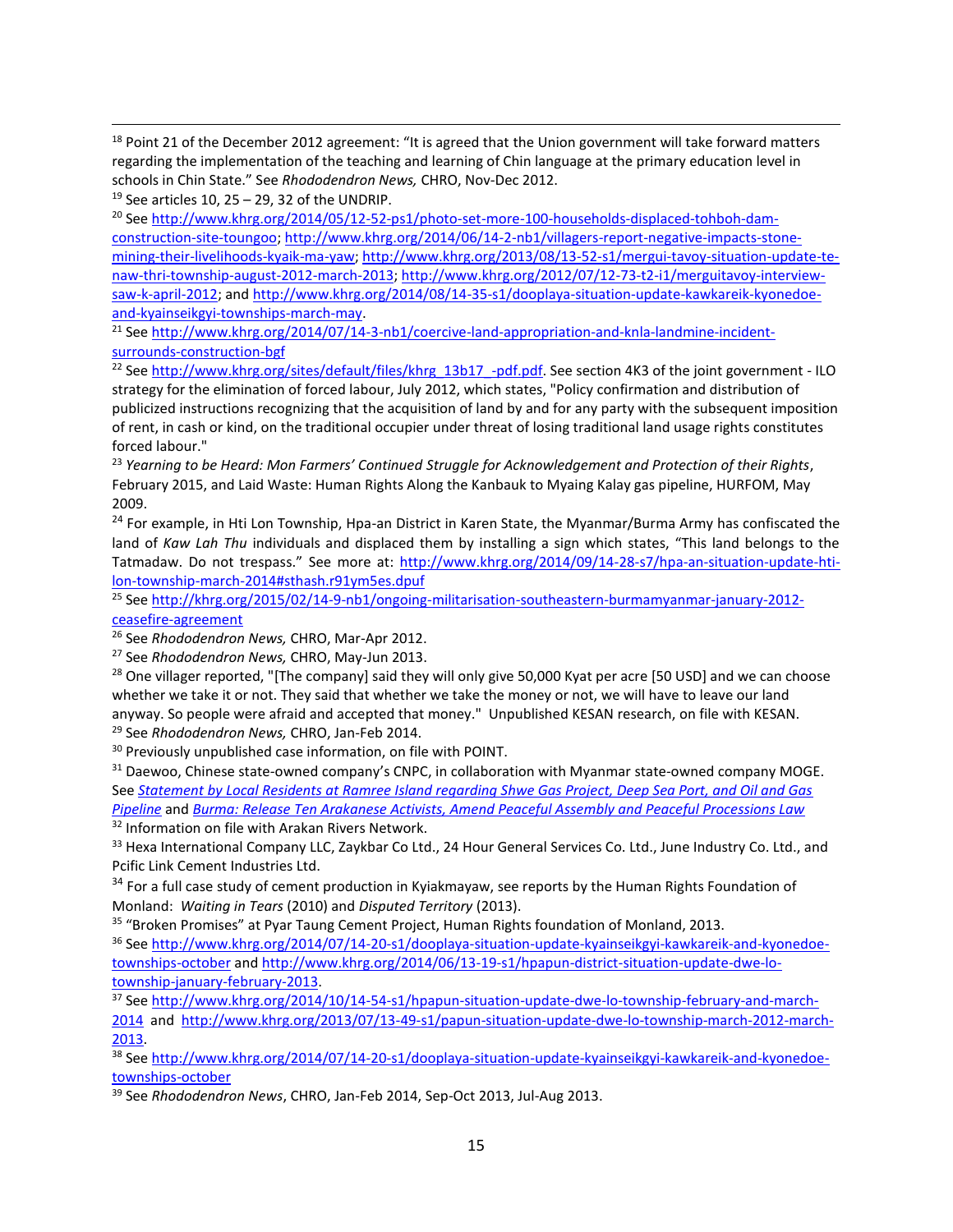<sup>43</sup> See *Rhododendron News*, CHRO, Jan-Feb 2013.

<sup>44</sup> Relevant recommendation: 104.20. Strengthen policies and measures to ensure better respect and protection of all human rights, especially in the fields of fundamental economic, social and cultural rights and the right to development (Viet Nam). The SuR has failed to implement this recommendation.

<sup>45</sup> UNDRIP articles 3, 20, 23, 26, 29, 32.

 $\overline{\phantom{a}}$ 

<sup>46</sup> These are the Kunlong and Mong Ton (Mai Tong, previously Tasang), and Nong Pha (Nao Pha) dams in Shan State; the Ywathit dam in Karenni State; and the Hatgyi (Hutgyi) dam in Karen State.

47 Investors in the Salween dams are Electric Generating Authority of Thailand (EGAT) and EGAT International (EGATi), International Group of Entrepreneurs (IGE) Company, Sinohydro Corporation, Hanergy Holding Group, Asia World Company (Goldwater Resources Ltd.), China Three Gorges Project Corporation, China Southern Power Grid, HydroChina Corporation, China Datang Corporation, and Shwe Taung Hydropower Co Ltd.

<sup>48</sup> The EIA released in 2008 has been condemned as deeply flawed by the National Human Rights Commission of Thailand.

<sup>49</sup> This most recent fighting violates the bilateral ceasefire agreement between the DKBA and the Myanmar/Burma army, however past fighting in this area has also involved the Karen National Liberation Army (KNLA), also in violation of their ceasefire agreements. All of these agreements were signed in 2012.

<sup>50</sup> *Afraid to Go Home: Recent Violent Conflict and Human Rights Abuses in Karen State,* Karen Rivers Watch, November 2014.

<sup>51</sup> Se[e http://www.khrg.org/2012/09/12-96-a2-i1/toungoo-interview-saw-h-april-2011](http://www.khrg.org/2012/09/12-96-a2-i1/toungoo-interview-saw-h-april-2011) and

[http://www.khrg.org/2014/05/12-52-ps1/photo-set-more-100-households-displaced-tohboh-dam-construction](http://www.khrg.org/2014/05/12-52-ps1/photo-set-more-100-households-displaced-tohboh-dam-construction-site-toungoo)[site-toungoo](http://www.khrg.org/2014/05/12-52-ps1/photo-set-more-100-households-displaced-tohboh-dam-construction-site-toungoo)

52 This dam is being built by Shwetaung Hydro-power Co. Ltd, Junction Model and High Tech Company (Myanmar), China Datang Overseas Investment Co. Ltd (CDOIC) and Hydro Chin Xibei Engineering Company (China).

<sup>53</sup> See Rhododendron News, CHRO, Mar-Apr 2012, May-Jun 2012, Nov-Dec 2012.

<sup>54</sup> Se[e http://www.burmapartnership.org/2014/12/hundereds-protest-against-planned-power-plant-in-mon-state/](http://www.burmapartnership.org/2014/12/hundereds-protest-against-planned-power-plant-in-mon-state/) ;<http://monnews.org/2015/01/05/nmsp-stands-locals-opposition-proposed-coal-fired-power-plant/> ;

<http://monnews.org/2014/12/17/locals-hold-protest-ye-town-opposition-proposed-coal-fired-power-project/> <sup>55</sup> Karen Peace Support Network: *Critique of JICA's Development Blueprint*.

<sup>56</sup> See *One cannot step into the same river twice: making the Kaladan Project people-centred*, the Kaladan Movement, June 2013 available at [www.kaladanmovement.org](http://www.kaladanmovement.org/)

<sup>57</sup> See *[Four years on, no clear answers on Kaladan Project](http://kaladanmovement.org/)*, the Kaladan Movement, 11 June 2014.

<sup>58</sup> *Disputed Territory: Mon farmers' fight against unjust land acquisition and barriers to their progress*, October

2013, HURFOM.

<sup>59</sup> See *Rhododendron News*, CHRO, Jan-Feb 2015.

<sup>60</sup> See *Rhododendron News*, CHRO, Jan-Feb 2014 and Mar-Apr 2014.

<sup>61</sup> See *[Development harms Natmataung's World Heritage prospects](http://www.mmtimes.com/index.php/national-news/10786-development-harms-natmataung-s-world-heritage-prospects.html)*, Myanmar Times, 23 June 2014.

<sup>62</sup> Se[e http://www.khrg.org/2014/08/14-35-s1/dooplaya-situation-update-kawkareik-kyonedoe-and-kyainseikgyi](http://www.khrg.org/2014/08/14-35-s1/dooplaya-situation-update-kawkareik-kyonedoe-and-kyainseikgyi-townships-march-may)[townships-march-may](http://www.khrg.org/2014/08/14-35-s1/dooplaya-situation-update-kawkareik-kyonedoe-and-kyainseikgyi-townships-march-may)

 $63$  Relevant recommendations accepted by the SuR during the first cycle of the UPR are: 104.29. Ensure that ethnic and religious minorities are granted fundamental rights and end discrimination against persons belonging to these minorities (Slovenia); and 104.52. Ensure that ethnic minorities are granted fundamental rights and are enabled to enjoy their culture, religion and their language freely and without any form of discrimination (Poland). The SuR has failed to implement these recommendations.

<sup>64</sup> Articles 8, 11, 12, 13, 14 of the UNDRIP.

<sup>65</sup> See *[Schools set to offer courses in ethnic languages](https://www.dvb.no/dvb-video/schools-set-to-offer-courses-in-ethnic-languages/31463)*, DVB, 12 August 2013.

<sup>66</sup> See *Rhododendron News*, Jan-Feb, May-Jun, Nov-Dec 2012, CHRO.

<sup>40</sup> Se[e http://www.khrg.org/2014/07/14-20-s1/dooplaya-situation-update-kyainseikgyi-kawkareik-and-kyonedoe](http://www.khrg.org/2014/07/14-20-s1/dooplaya-situation-update-kyainseikgyi-kawkareik-and-kyonedoe-townships-october)[townships-october](http://www.khrg.org/2014/07/14-20-s1/dooplaya-situation-update-kyainseikgyi-kawkareik-and-kyonedoe-townships-october)

<sup>41</sup> Se[e http://www.khrg.org/2012/07/12-73-t2-i1/merguitavoy-interview-saw-k-april-2012](http://www.khrg.org/2012/07/12-73-t2-i1/merguitavoy-interview-saw-k-april-2012)

<sup>42</sup> See *Rhododendron News,* CHRO, Jul-Aug 2013.